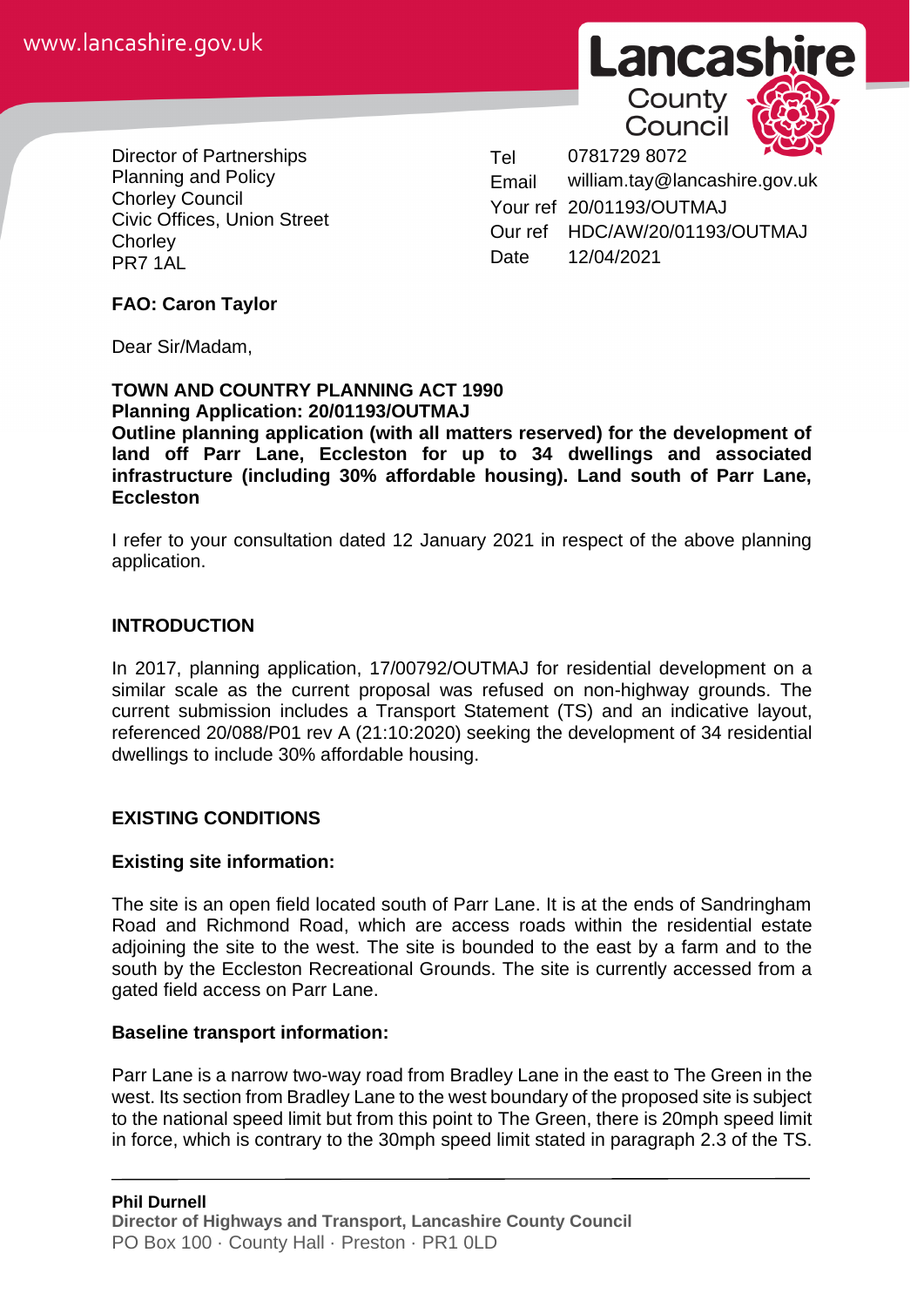The applicant should assess the existing signage at the location of speed limit change to see if changes are required and take steps to ensure the appropriate signage is in place.

There are footways on both sides of Parr Lane within the 20mph speed limit section with street lighting, but there are no footways or street lighting within the national speed limit section. The existing estate to the west of the application site has 20mph speed limit roads of standard widths with 2.0m wide footways on both sides with street lighting.

The nearest Public Right of Way (PROW) to the site is FP5 which extends north from a point east of Parr Lane/Bradley Lane, but the footpaths at the Recreational Grounds provide pedestrian access to The Green in the west and other areas.

There is a cycle route approximately 2.8km from the site at Southport Road/Ulnes Walton Road leading to the Croston Railway Station. With contributions from emerging developments in the area, it should be possible for a cycle route to be extended from the area to connect the existing route to allow cycling as a form of sustainable travel to form part of longer journeys to and from the site.

There are six bus stops within acceptable 800m walking distance from the centre of the proposed site. Two of the bus stops are located north of The Green/The Fields and two at south of The Green/Doctors Lane. Two other bus stops are on The Green outside the St Mary's CE Primary School.

# **The local highway network**

The local highway network comprises of The Green and Parr Lane as distributors and the residential access roads of Lawrence Road, Sandringham Road, Windsor Road, Richmond Road, and others. The Green has 30mph speed limit, but all access roads within the residential estate to the west of site including the western half of Parr Lane are subject to 20mph speed limits.

# **Traffic accidents**

The accident analysis produced by the applicant does not cover The Green where local services and amenities are located, as such, several recorded accidents have been overlooked. While the local access roads in the area including Parr Lane and Lawrence Lane have not had any recorded traffic accidents, the most recent 5-year record shows a total of 11 slight and 4 serious personal injury accidents involving vulnerable pedestrians and cyclists within the approximately 1.5km section of Towngate and The Green from the Eccleston Bridge over River Yarrow to The Green/Bradley Lane.

This level of traffic accidents within such a short length of road is high and does not compare favorably with local average accident rates and would potentially be exacerbated by the proposed development, which is of highway concern. Therefore, as there is need to minimise conflicts between vehicles and other road users in the area, mitigation measures will be required to alleviate the accident problems.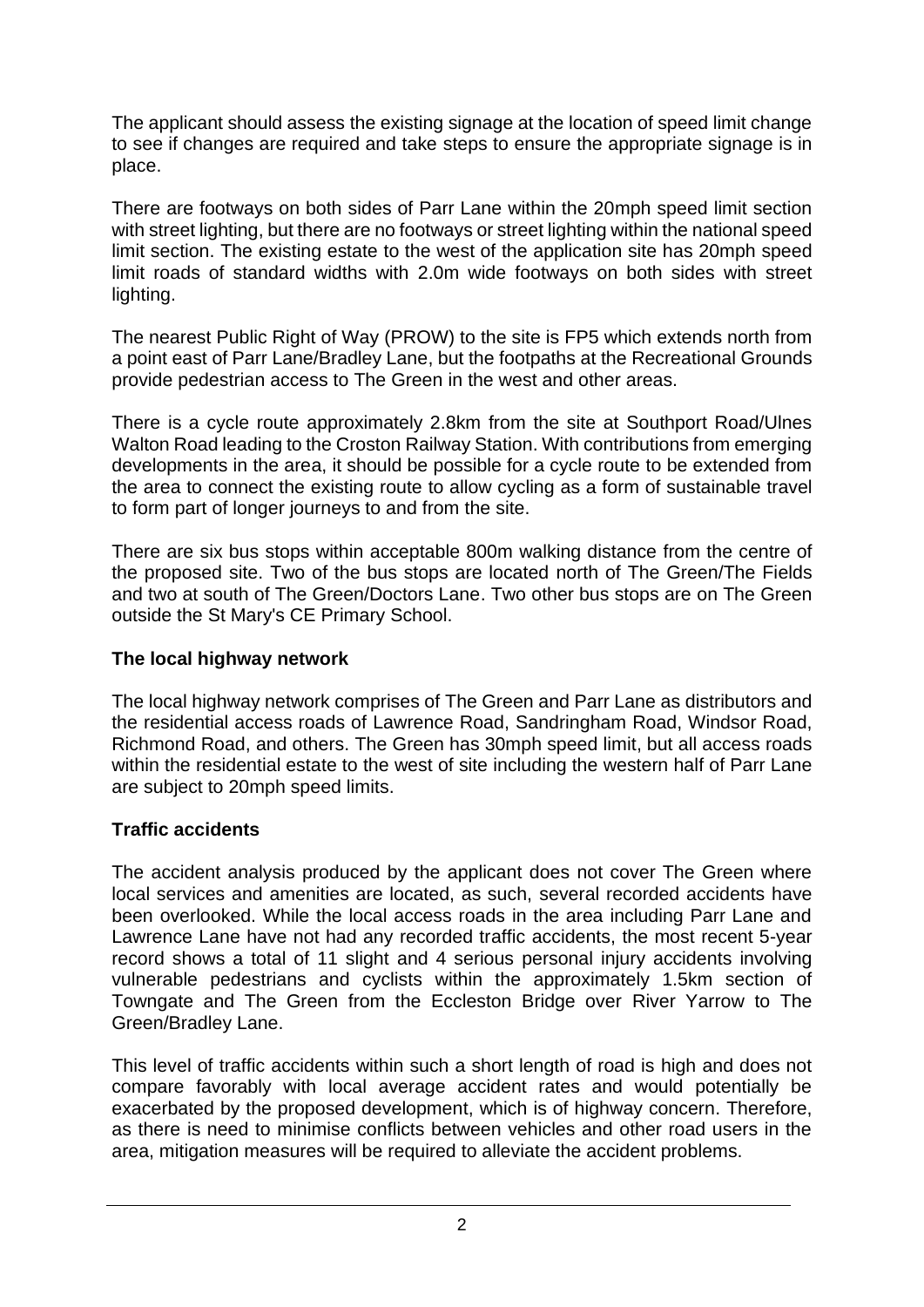## **PROPOSED DEVELOPMENT**

The proposal is for development of 34 dwellings of various types including apartments, terraced houses, bungalows, and detached houses as shown on submitted indicative site plan, 20/088/P01 rev A (21:10:2020). At this stage approval is only being sought for access with all matters reserved. The applicant has stated in paragraphs 3.1 and 4.5 of the TS that the proposed development includes a **community allotment** however, this has not been indicated on the indicative site plan.

## **Site access**

The development is proposed to be accessed from Sandringham Road, but a new secondary access is to be provided in place of the existing field access on Parr Lane to serve three dwellings to be erected at the north end of the site. At this access, it is proposed to provide visibility splays of 2.4m x 42.0m (west) and 2.4m x 43.0m (east) based on the 85<sup>th</sup> percentile speeds of traffic from the result of a speed survey conducted in 2017. The survey date appears aged, however visibility splays provided to these dimensions will be acceptable if it can be demonstrated on a properly drawn to scale plan that the splays can be achieved.

As the width of the section of Parr Lane fronting the site is 4.5m, the access should be provided to a width of 5.5m with 6.0m corner radii to ease transition in and out of the site. A 2.0m wide footway spanning the width of the site on Parr Lane should be provided to tie-in with the existing footway to the west and extended on both sides of the site access into the site for at least 10m to ensure pedestrian safety.

The proposed site access connection to Sandringham Road should be consistent with the existing widths, i.e., 5.5m wide carriageway with 2.0m wide footways on both sides. The proposed connection of a footpath from the site to the footway on the north side of Richmond Road as shown on the indicative plan would be unacceptable as this would prevent use of the access by cyclists. Therefore, the connection to Richmond Road should be provided as a 3.5m wide pedestrian/cycle link with additional measures such as static bollards to prevent vehicular use. This would require changes to the current proposed internal arrangement of footpaths leading to the access.

## **Internal layout/parking**

It is noted that the internal access roads will be 5.5m wide with 2.0m wide footways on both sides. It is also noted that the layout will incorporate private drives with service strips. The indicative site layout is acceptable in principle as it is in line with the principles of the Manual for Streets (MfS) and the LCC's Creating Civilised Streets with self-enforcing 20mph access roads that include in-built horizontal speed reduction measures. However, as the TS does not include a swept path analysis, it has not been possible to ascertain if the turning heads are of sufficient lengths to accommodate turning of refuse and service vehicles, therefore this should be required as part of any detailed submission. The detailed layout should be provided and constructed to the Lancashire County Council Specification for Construction of Estate Roads to ensure satisfactory access and in order to be acceptable for adoption under the Section 38 agreement of the Highways Act 1980. As indicated above, the **community allotment** referred to in the TS is not shown on the indicative plan.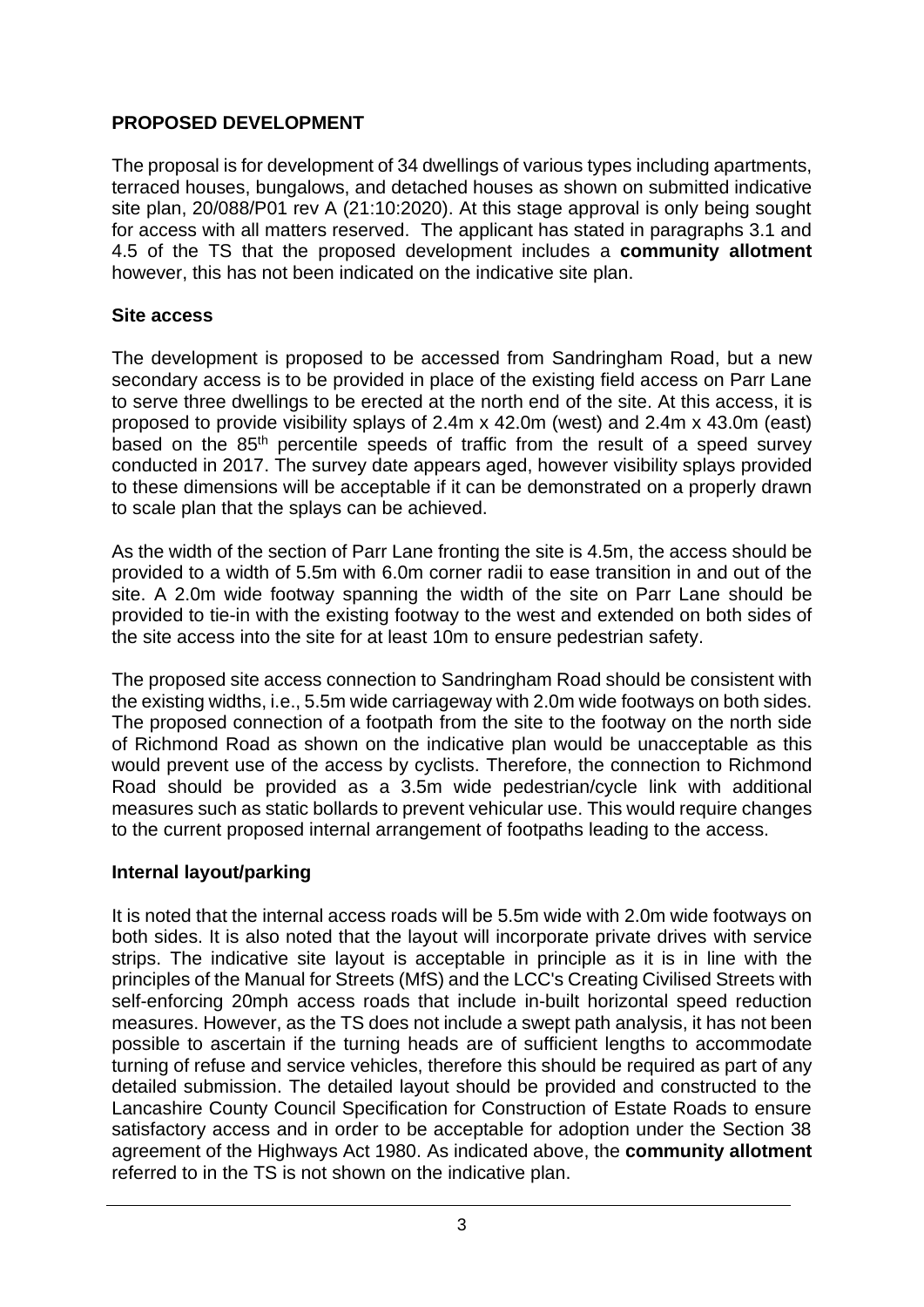The TS does not specify the level of parking provision for the proposed development; however the indicative layout shows provision of garages and a parking court for the affordable housing. Parking should be provided in accordance with the Chorley Council Parking Standard with integral and detached garages provided to internal dimensions of 3m x 6m (single) and 6.0m x 6.0m (double) in order to be counted as parking spaces.

## **ACCESSIBILITY BY NON-CAR MODES**

## **Pedestrians/Cyclists**

The shortest and most direct pedestrian/cyclist route from the site to local services and amenities on The Green, Doctors Lane and the Carrington Centre on New Mill Street is from Sandringham Road and Richmond Road via the footpath between 84 and 86 Richmond Road through the Recreational Grounds to Drapers Lane. However, while the route seems suitable for pedestrians, it is not of adequate width to accommodate both pedestrians and cyclists, particularly the section between the two houses. The route has no lighting and natural surveillance for safe use especially at night and appears reliant on third party land (the car park at the end of Drapers Lane) for through access, although it is possible the car park is part of the overall Recreational Grounds for which the Local Authority (LA) is responsible.

For improved access, a new 3.5m wide pedestrian/cyclist access could be formed at/near the south west corner of the proposed site to link the existing footpath of the Recreational Grounds with the agreement of the LA to include lighting along the footpath from the new access to Drapers Lane. This would ensure a more direct and safer route from the site to Drapers Lane. If the new pedestrian/cyclist access is provided, then an access to Richmond Road as requested above will not be required. If however the new access cannot be delivered and pedestrian/cyclist access has to be taken from Richmond Road, then the lighting from Richmond Road should be continued onto the footpath between nos. 84 and 86 and extended along the footpath in the Recreational Grounds to Drapers Lane.

## **Public Transport**

## Bus/Train

As indicated above, there are 6no bus stops within 800m walking distance of the site near The Green/The Fields, The Green/Doctors Lane and on Doctors Lane outside the St Mary's CE Primary School. At these stops, public day and evening services are provided by service 113 (Preston - Wigan) at hourly intervals, Mondays-Fridays and Saturdays. Services 337 (Chorley - Ormskirk) and 347 (Chorley - Southport) also operate day and evening services from these stops at two hourly intervals, Mondays-Fridays and Saturdays. Five different school services are operated from all six bus stops.

The existing bus stops outside the St Mary's CE Primary School have upgraded facilities, however, the other four stops do not have facilities of the high-quality standard required to ensure they are disability compliant, safe, attractive and comfortable to use as required by the NPPF, although the two south of The Green/Doctors Lane have bus stop bay and worded markings with an 'old' shelter for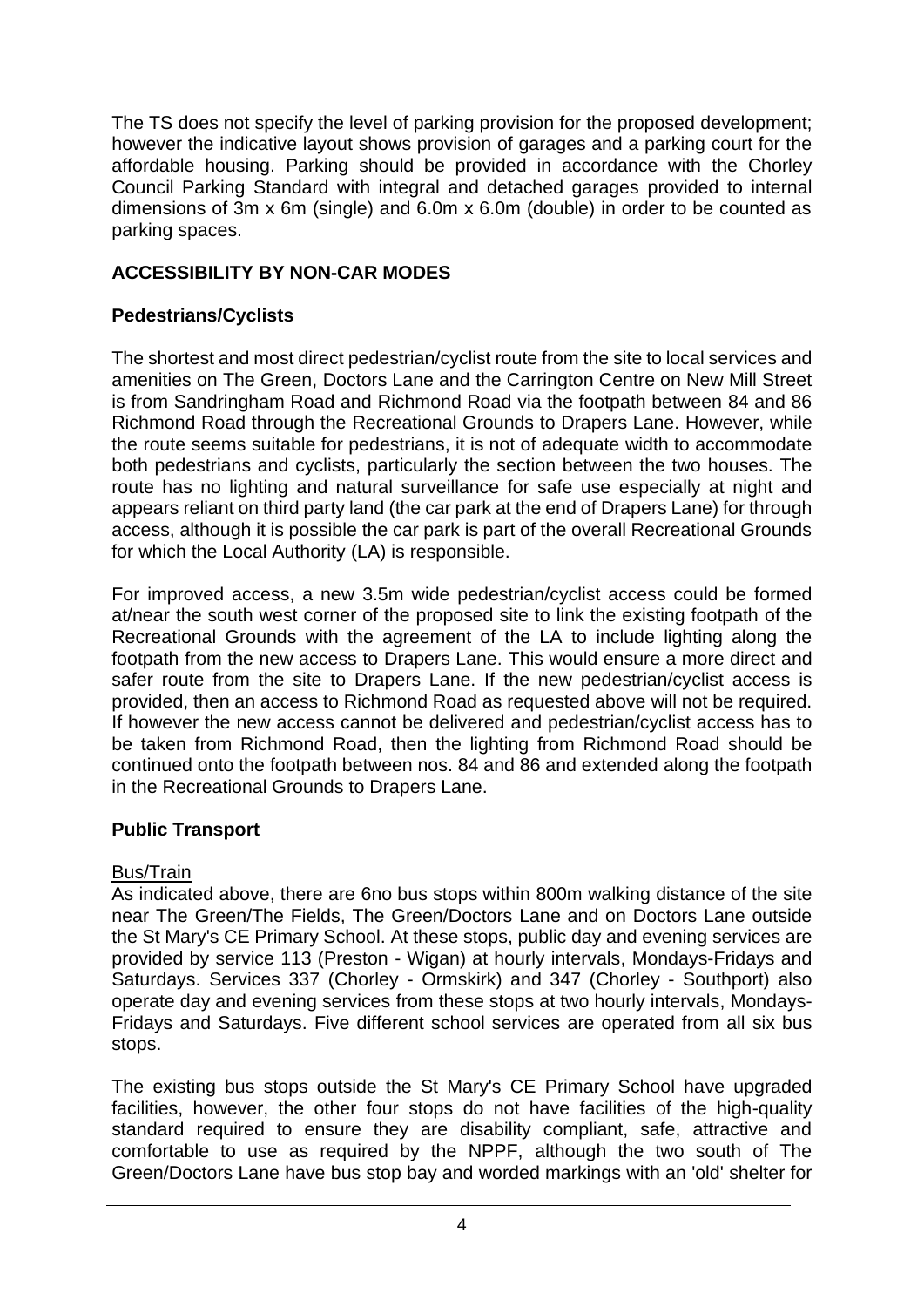the northbound stop which needs to be replaced. It is considered that the applicant carries out improvements to the 4no. bus stops to quality disability compliant standards to include raised kerbs and boarding areas, bus stop bay and worded markings, clearways etc., with the existing shelter for the north-bound bus stop near The Green/Doctors Lane replaced with new.

As stated, consideration should be given to requesting the applicant to contribute towards extension of a cycle route from the area to connect the existing route at Southport Road/Ulnes Walton Lane for access to the Croston Railway Station to allow cycle journeys to be combined with other sustainable transport modes when commuting to and from the site.

# **TRIP GENERATION, DISTRIBUTION AND ASSIGNMENT**

With trip rates from TRICS, the applicant assessed the multi-modal trip generation of the proposed development. The figures are shown in Table 4.1, chapter 4 of the TS with the TRICS outputs in appendix D. It is predicted that during the AM and PM peak hours, the development will generate, 17 two-way vehicle trips each.

Based on existing traffic flows, the applicant provided the percentage traffic distribution as 59.1% eastbound during AM peak and 40.9% westbound. In the PM peak, 39.6% eastbound and 60.4% westbound.

The trips were then assigned to the local highway network based on the 2011 census data. It is predicted that 61% and 1% of trips will head north and south respectively of The Green, 29% will head east of Parr Lane, while 3% will head west of Doctors Lane.

# **HIGHWAY IMPACTS AND MITIGATION**

Traffic to be generated by the proposed development will result in increased flows on the highway network, however it is not considered the increased flows will adversely impact the operation of the highway network.

The following measures area identified as necessary to deal with the anticipated impacts of the proposed development.

- Improvements to 4no existing bus stops north of The Green/The Fields and south of The Green/Doctors Lane to quality disability compliant standards to include raised kerbs and boarding areas, bus stop bay and worded markings, clearways etc., with the existing shelter for the north-bound bus stop located south of The Green/Doctors Lane replaced with new. The improvements are to be carried out through the s278 agreement of the highway act 1980.
- Mitigation measures to alleviate accident problems on Towngate and The Green, within the section from the Eccleston bridge over the River Yarrow in the north to the end of The Green at its junction with Langton Brow through s278 agreement.